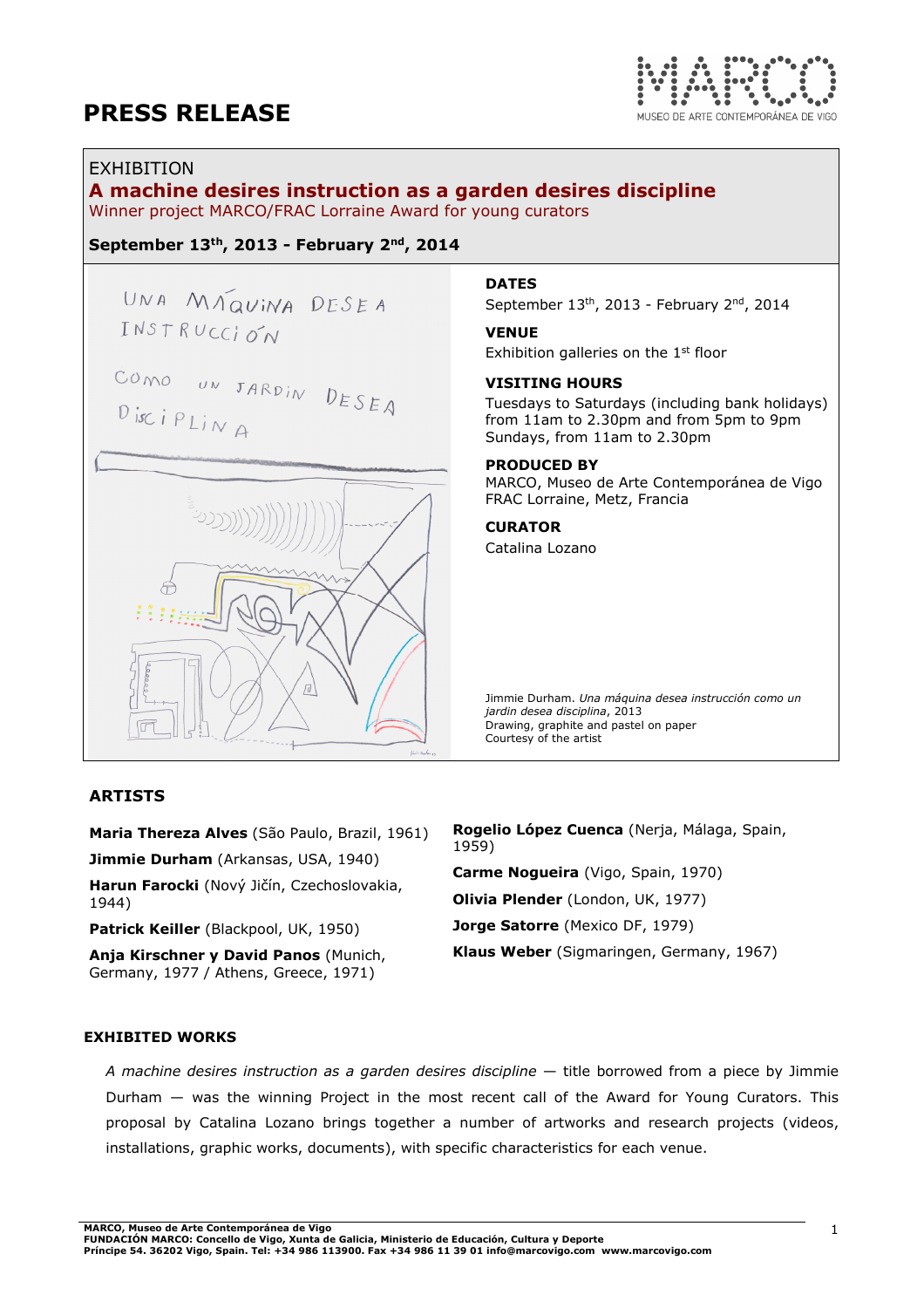

## SUMMARY OF THE EXHIBITION PROJECT

#### MARCO/Frac Lorraine Award for Young Curators

A machine desires instruction as a garden desires discipline was the winning project of the most recent call of MARCO/Frac Lorraine Award for Young Curators (2012), which was jointly organised by both institutions, for the third time in a row. The idea was to produce an exhibition project to be carried out in both exhibitions venues. MARCO, Museo de Arte Contemporánea de Vigo, and FRAC (Fonds Régional d'Art Contemporain) come together again in a co-production project promoting contemporary art beyond their territorial frontiers, with a common interest in supporting new generations of professionals. On this occasion, the winning project is a proposal by **Catalina Lozano** (Bogotá, 1979), an independent curator and researcher who lives in Mexico.

#### A machine desires instruction as a garden desires discipline

This exhibition project  $-$  whose title is taken from a piece by Jimmie Durham  $-$  takes as a starting point the assumption that the History of Colonialism and Modernity are inextricably linked and subsequently explores the origins of European Colonialism, its processes of internal colonisation and what the creation of a Modern Europe meant with respect to renouncement, freedom identity and the construction of its own mythology.

This project analyses the internal colonization processes that historically coincide with the transition to capitalism and the formation of modern thought and politics, and also with the gradual establishment of nation-states which corresponded with homogenizing processes imposed over several peoples.

The project seeks to describe lines of thought that we have summarized into the following three headings: the reduction of diversity, the denial of coevalness and the myth of the disinterested observer. These are not isolated, but interwoven into an intricate fabric, however incomplete and unstable. The works brought together in this project try to blur the Platonic dualism between the material and abstract worlds, appropriated by Christianity (body and soul), then secularized in modern thought (body and reason), and widely redistributed in social classifications.

+ INFO about the exhibited works: INFORMATION SHEET (download) http://www.marcovigo.com/en/actuais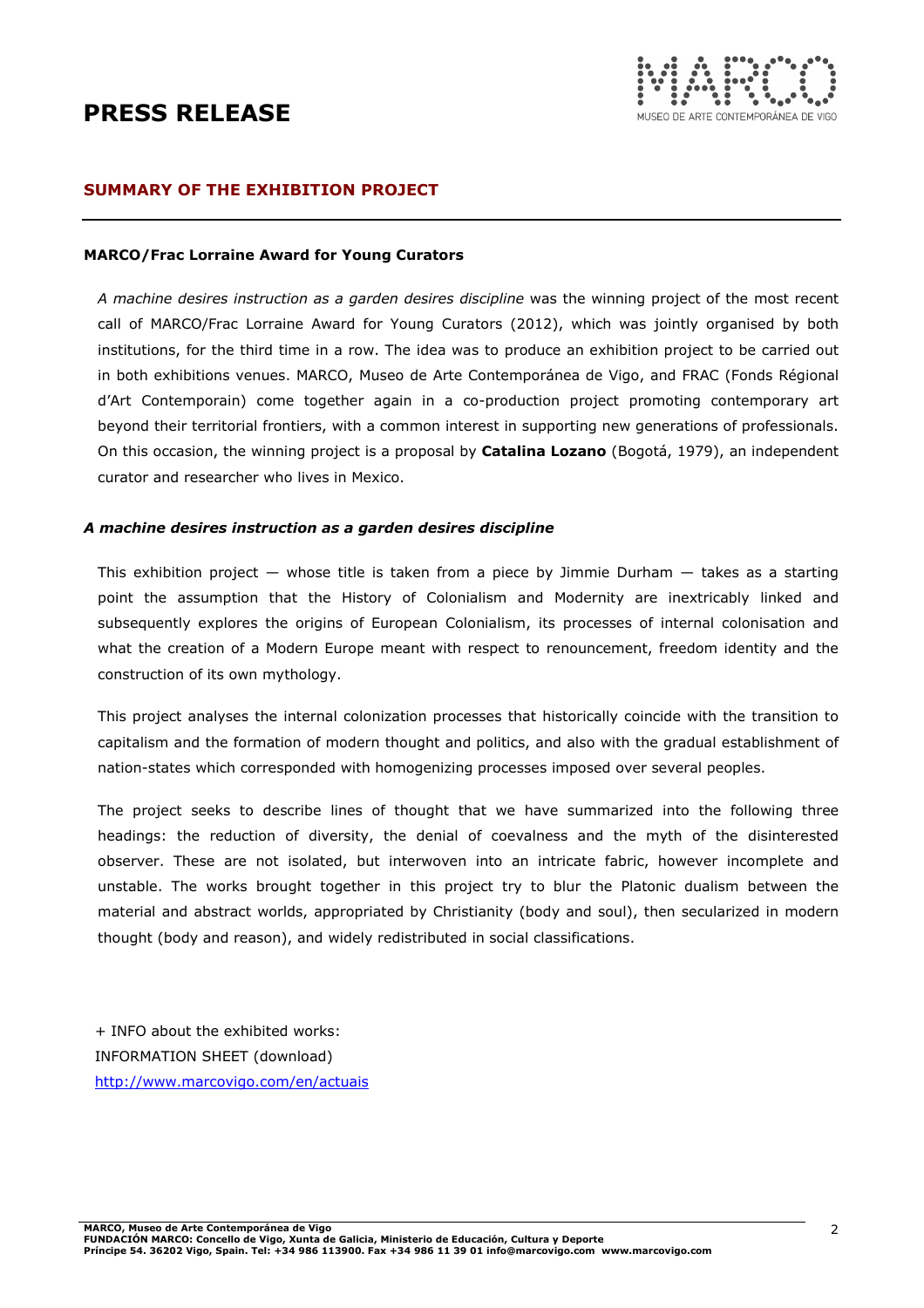

# CURATORIAL TEXT

A machine desires instruction as a garden desires discipline analyses the internal colonisation processes in Europe that historically coincide with the transition to capitalism and the formation of modern thought and politics. These processes that led to the accumulation of wealth, growing privatisation of resources, imposition of hegemonic forms of religion in detriment of practices associated with production cycles, the control of sexuality, reproduction of the labour force and the growing abolition of forms of communality seem to stand as a precedent of (although they also continued at the same time) for strategies systematically used by European colonial powers overseas that then returned to the metropolises 'decorated' with new imagery.

The gradual establishment of nation-states in Europe corresponded to diverse homogenisation processes imposed on several peoples. For example, the consolidation of the nation-state in Spain occurred quite early and was consolidated with matrimonial alliances and the military enterprise known as the 'Reconquista' (a reconquest of Spain that did not exist but which was pre-imagined as Catholic and white), while Italy and Germany did not achieve 'unification' (again a term that implies a 'natural' form of the historically predetermined nation-state) until the end of the 19th century.

This project also seeks to provide a dynamic understanding of history in which the processes described are not limited to a closed or moralistic explanation of the past. The aim is not to present a romantic image of pre-modern Europe, but rather to disarm the civilising discourse that naturalises the equation of capital = civilisation. The complex processes described here are not isolated, but rather interwoven and they still operate in different registers and at different levels, mutating and changing, adapting, becoming more intense or fading away.

### Reduction of diversity

The Crusades, the Inquisition, the enclosure of the commons, the witch-hunts and even the Reform are processes understood here as having reduced diversity, i.e. more or less successful efforts to restrict behaviour and thought that contradicted the dominant, proto-modern understanding of society, politics and the economy.

These processes created a world increasingly divided between 'civilised' men (associated with Christianity, control over workforce in the form of salaries, the development of reason radically separated from the body) and, on the other, those who were yet to be civilised (heretics, 'witches', the idle, rebels and the 'superstitious'.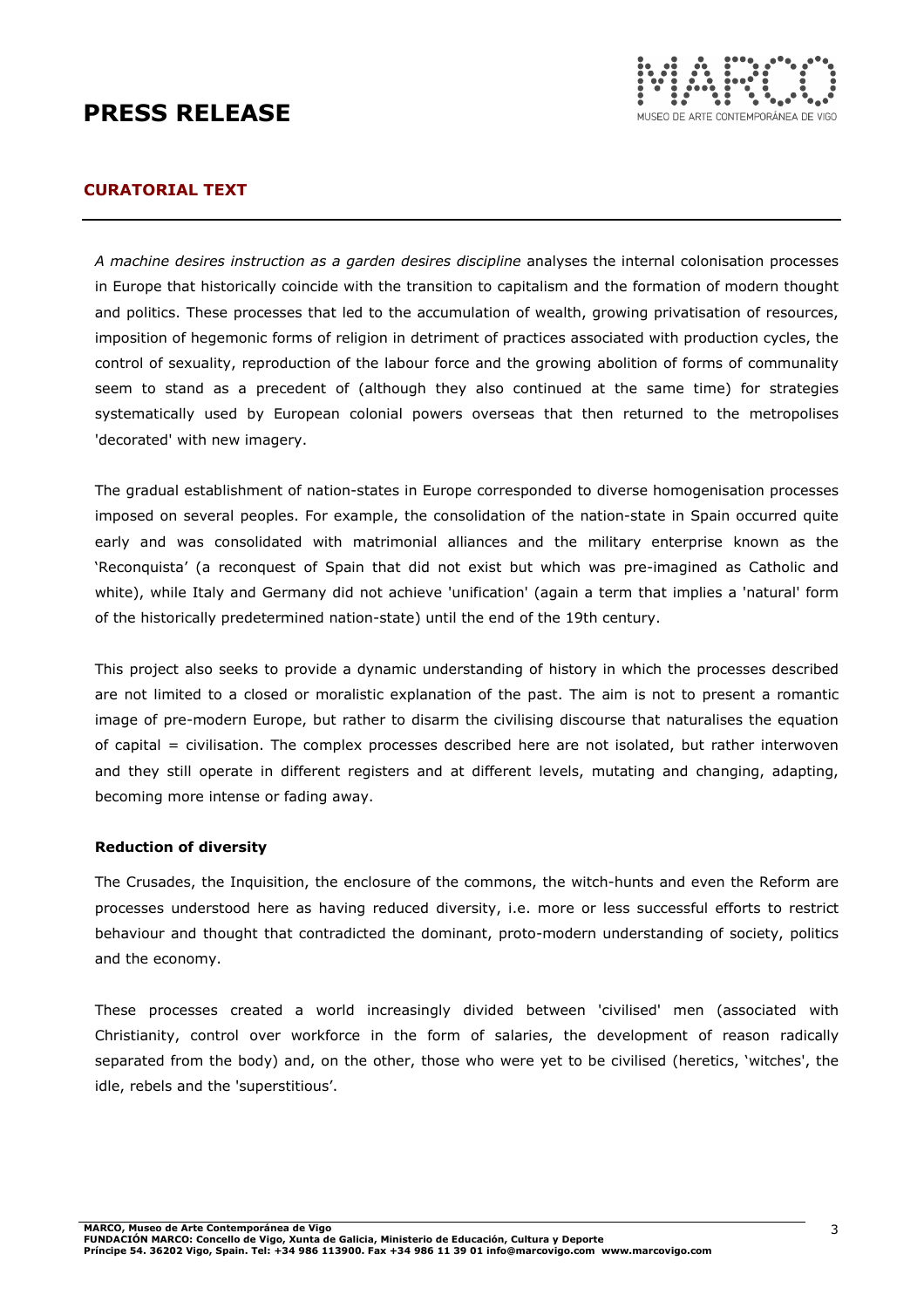

### Denial of coevalness

 $\overline{a}$ 

This notion is taken from Walter D. Mignolo, who says that 'the denial of the denial of coevalness is one of the main tasks of postcolonial theorisation'1. The denial of coevalness is a direct consequence of a vision of society that focuses on progress (understood as the development of a capitalist economy within institutions that regulate human life, which is now an instrument for the production and consumption of goods). This absurd logic relocates the non-European (or the 'rebellious' European) in the past, as backwards with regards to an unavoidable development of which modern Europe would be the highest point.

## The myth of the disinterested observer

One consequence of these processes has been the modern claim of objectivity and disinterested observation of an external reality separated from the Observer: 'Objectivity is the hallucination of being able to make observations without an observer. The appeal to objectivity is the rejection of responsibility; hence its popularity<sup>12</sup>.

In A machine..., these lines of thought weave together and begin a complex fabric that is both unfinished and changing. On a methodological level, the different works brought together here seek to destabilise Platonic dualism (material world and abstract world), appropriated by Christianity (body and soul), secularised in modern thought (body and reason) and redistributed extensively in social classifications. The project seeks to dissolve this dualism, making it complex and preventing it from being used as a taxonomic tool.

> Catalina Lozano Exhibition's curator

<sup>1</sup> Walter D. Mignolo, The Darker Side of the Renaissance: Literacy, Territoriality and Colonization, The University of Michigan Press, 1995, p. xii.

<sup>2</sup> Heinz von Foerster, quoted in Humberto Maturana Romesín, Bernhard Pörksen, Del Ser al Hacer. Los Orígenes de la Biología del Conocer, Santiago de Chile: Comunicaciones Noreste, 2004, p. 46.

MARCO, Museo de Arte Contemporánea de Vigo<br>FUNDACIÓN MARCO: Concello de Vigo, Xunta de Galicia, Ministerio de Educación, Cultura y Deporte<br>Príncipe 54. 36202 Vigo, Spain. Tel: +34 986 113900. Fax +34 986 11 39 01 info@marc